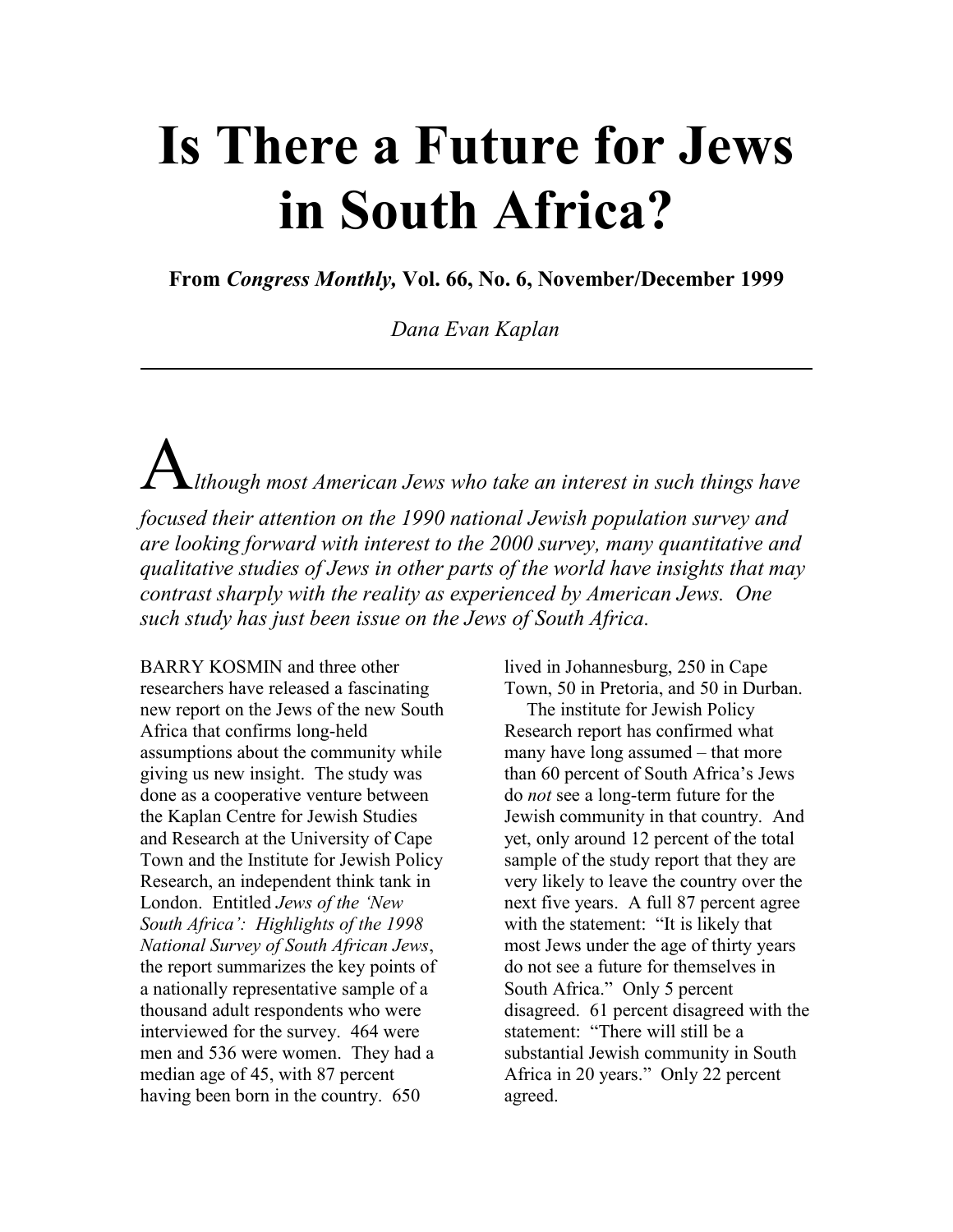AND yet, Jews today live in a time of unparalleled peace and prosperity. Anti-Semitism is at record lows. Despite this, the Jews of South Africa seem to be becoming increasingly unhappy. Rather than feeling more attached to their country of birth and culture, they appear less and less comfortable in "the beloved country."

So why do South African Jews seem so uncomfortable? While only around 12 percent of the total sample reported that they are very likely to leave the

country within the next five years, this is a relatively very large percentage of the Jewish community of any country. Further, those immigrating are disproportionally young couples under the age of 40. Also, one must take into account that whoever immigrates within the next five years will join the tens of thousands of South African Jews who have already immigrated. There is already talk that a majority of the Jews in Perth, Australia are native South Africans.

THE migration patterns of South African Jews are important for a number of reasons. The South African Jewish community, which numbered a little under 120,000 people at its height, has been an important community politically and financially for the Jewish people. Regarded as the most Zionist community in the world, South African Jews have supported Israel to a far greater degree than American Jews. In earlier years, many South Africans made aliyah, although both the percentage and the total number moving to Israel have declined in recent years. The largely Lithuanian community brought to South Africa a very strong and traditional sense of Jewish identity. That vigorous ethnic

identity was reinforced by the apartheid governments, which encouraged ethnic as well as racial groups to retain social distinctiveness and separateness. This policy had the inadvertent impact of reinforcing a national, traditional form of Jewish identity and making it unlikely that substantial numbers of Jews would assimilate into the general population, since there was no "general population." There were whites and blacks, of course, but among the whites, there were Afrikaners, British, Greeks, Portuguese, Jews, and so forth. The country was a very comfortable place to live, but it was like a cocoon. People minded their own business, they didn't mix too much with people from other backgrounds, and if they were smart,

they kept their noses out of whatever it was that the government was doing. If they wanted to be socially progressive, there were certain avenues for helping poverty-stricken blacks without overly endangering themselves. Those who stepped over the line became known as dangerous revolutionaries and went into exile or were imprisoned.

All of this has changed, of course. The new South Africa is a country that is constitutionally committed to the equality of all men and women, whites, blacks, and all other peoples. The constitution includes the guarantee of the protection of the rights of gays and lesbians, one of the very few such documents in the world to do so. Yet our coreligionists in South Africa are not happy. The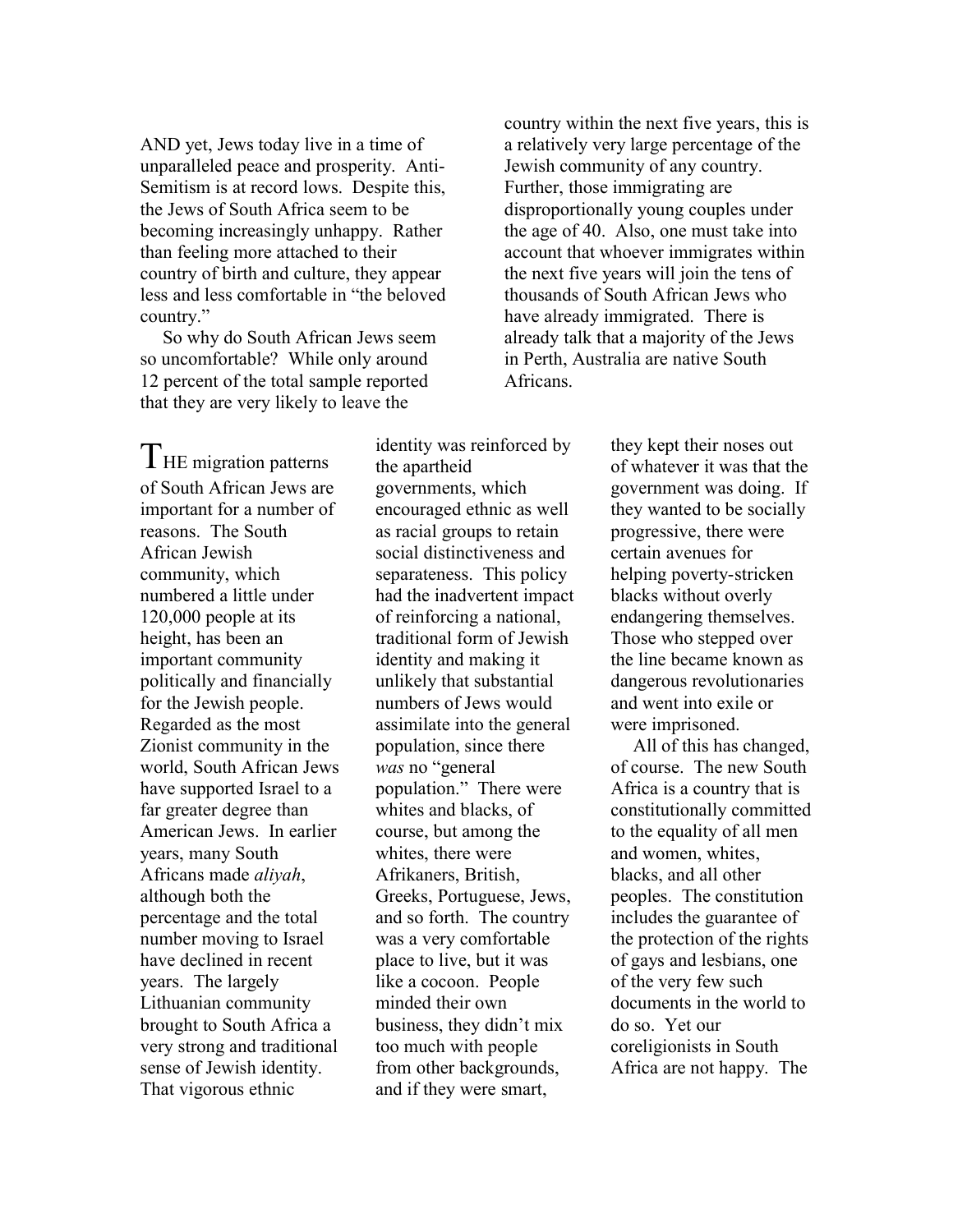fact that they are not puzzles us.

JEWS are not so worried about anti-Semitism, which might have been their chief preoccupation. While only 8 percent believe that anti-Semitism has decreased in the past five years and 35 percent believe that it has increased, nevertheless most respondents "tend to believe that it is more of a problem elsewhere than it is in their own country." Whereas only about 20 percent of those polled believe that anti-Semitism is a "major problem" in South Africa, almost 50 percent believe it to be a major problem in the world generally.

Their major concern is a strong unease about the direction that the new South Africa is taking and what place they as whites may or may not have in the evolving new order. 63 percent disagreed with the statement: "The 'new South Africa' has benefited me," while only 16 percent agreed.

What is a bit more surprising is that 52 percent disagree with the statement: "The 'new South Africa' has benefited the people of South Africa as a whole."

The most important reason for this response is the rise in crime. When respondents were asked to rate South Africa in terms of personal safety, an overwhelming 90 percent majority rated South Africa as either "poor" or "very poor." And these respondents understand that this crime does not just affect the Jewish community. Indeed, the poor may be far more vulnerable to theft, assault, and even murder.

But this doesn't mean that middle-class or even upper-class people – white or black – are safe. For many the transformation has been traumatic. Used to a quiet life of what appeared to be stability and security, many have had great difficulty adjusting to the dramatic changes taking place all around them.

THERE are other concerns as well. Affirmative action has been accelerated, giving preference to previously disadvantaged groups, especially black people. This policy has been justified on the grounds that, since the formal establishment of apartheid in 1948, and long before that, blacks and other disadvantaged groups

were heavily discriminated against in both education and employment. Therefore, the unemployment that is so rampant in the country is a direct result of these policies, and the only way to correct this is to allow those previously discriminated against to be given opportunities and assistance. Unemployment in the late 1990s was officially calculated at around 33 percent of the adult population, but the Reserve Bank has estimated that the actual formal unemployment rate was more than 40 percent. This is socially as well as economically catastrophic.

According to a study done by University of Durban-Westville researchers, there are as many as 7 million squatters living in the country today. These squatters are destitute, living in tin shacks with no water or electricity. Even if this estimate turns out to be on the high side, there are, without a doubt, millions of people living in desperate circumstances, with no hope of achieving a minimal quality of life.

But while the vast majority are concerned about the fate of those who suffer from such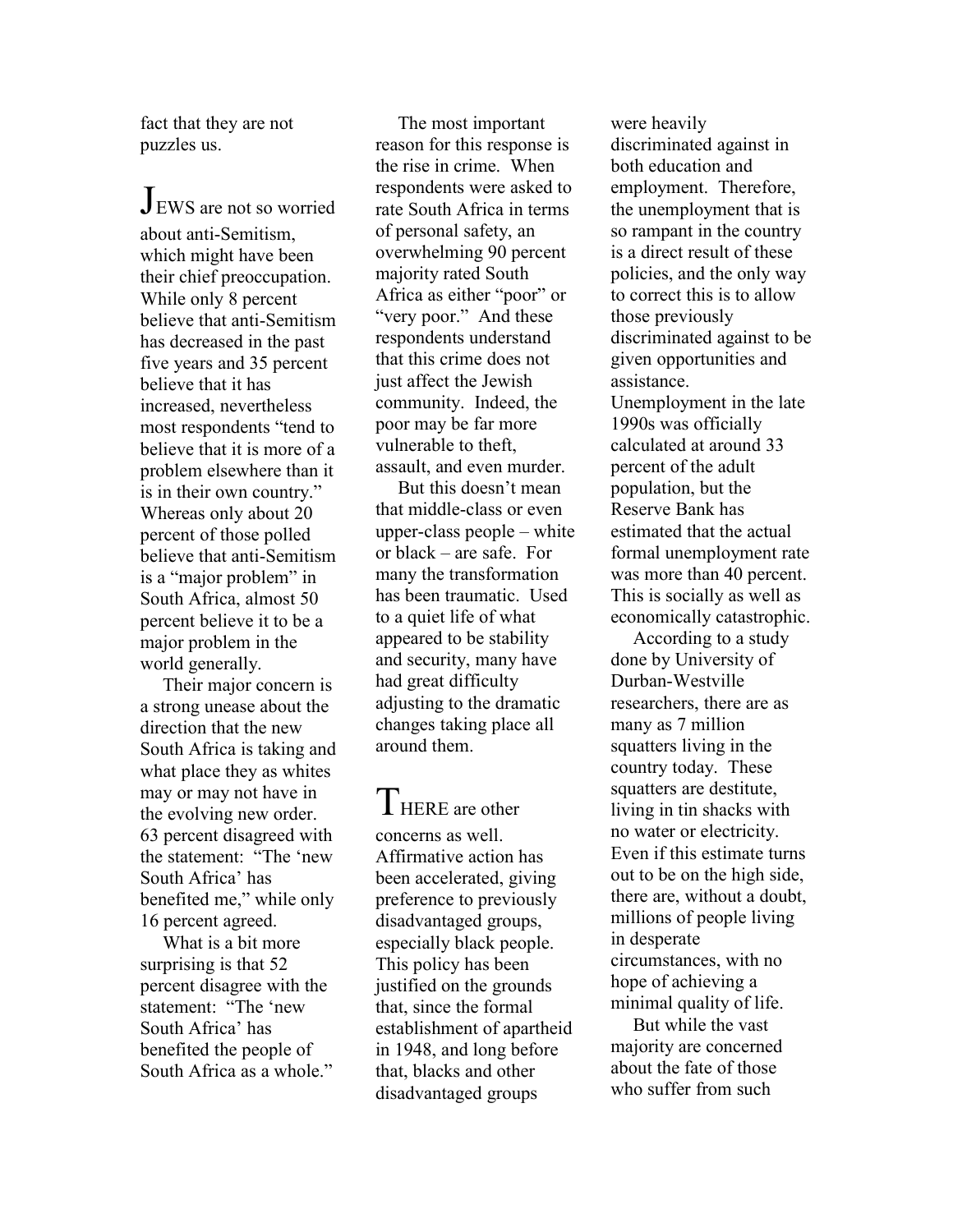deprivation, their primary concern remains themselves and their families. And most believe that the terrible poverty makes it inevitable that crime will remain at very high levels or even increase further. When the researchers asked whether respondents agreed or disagreed with the statement, "The quality of my life in South Africa will improve over the next five years," 65 percent disagreed with the statement. In addition, 59 percent of the respondents believe that people are less willing to help each other than they were five years ago.

This increasing social isolation may be the root of one of the most fascinating findings of this study. Contrary to our experience in the United States, where we are experiencing higher rates of assimilation and a dramatic increase in the percentage of intermarriages, the Jewish community of South Africa is very insular and is becoming much more so. Socially, most South African Jews continue to socialize with other Jews. 56 percent report that all, or nearly their entire group of friends, is Jewish, while an additional 23 percent report that a majority are.

The researchers compare these percentages with those of British Jews and, to no one's surprise, discover that far more South African Jews are likely to have predominantly Jewish social network. The same trend is true with intermarriage rates. In South Africa, an amazing 93 percent of couples are intramarried in comparison with 77 percent in Britain and 72 percent in the United States.

EVEN more interesting, the South African Jewish community is becoming more religious. 14 percent of all South African Jews regard themselves as strictly Orthodox and 61 percent consider themselves traditional. Traditional generally means that they belong to an Orthodox synagogue, share Orthodox attitudes and beliefs at least to some degree, but are not strictly practicing observant Jews. Thus, it is consistent with this finding to discover that South African Jews have a much more conservative theological perspective than do Jews in either Great Britain or the United States. When asked whether they believe that

"the Torah is the actual word of God," 36 percent of the respondents said that they did, in comparison to 15 percent in the UK and 13 percent in the U.S.

The same pattern holds true down the line. 40 percent will buy meat only from a kosher butcher, whereas only 7 percent would consider buying pork or bacon. 92 percent refrain from working on Rosh Hashanah, and 91 percent claim that they fast on Yom Kippur. A full 71 percent respond that they prefer to stay home on Friday night, rather than go out to a play or a movie, or a similar non-Sabbath activity. 30 percent go to synagogue on most Sabbaths, or even more frequently. An additional 10 percent attend about once a month and 31 percent go on at least a few occasions in addition to the High Holy Days. Only 11 percent had only gone once or twice in the preceding year, with 9 percent admitting that they had not attended synagogue at all. In comparison with these numbers, the survey done in Great Britain indicated that 28 percent had not attended synagogue at all in the previous year.